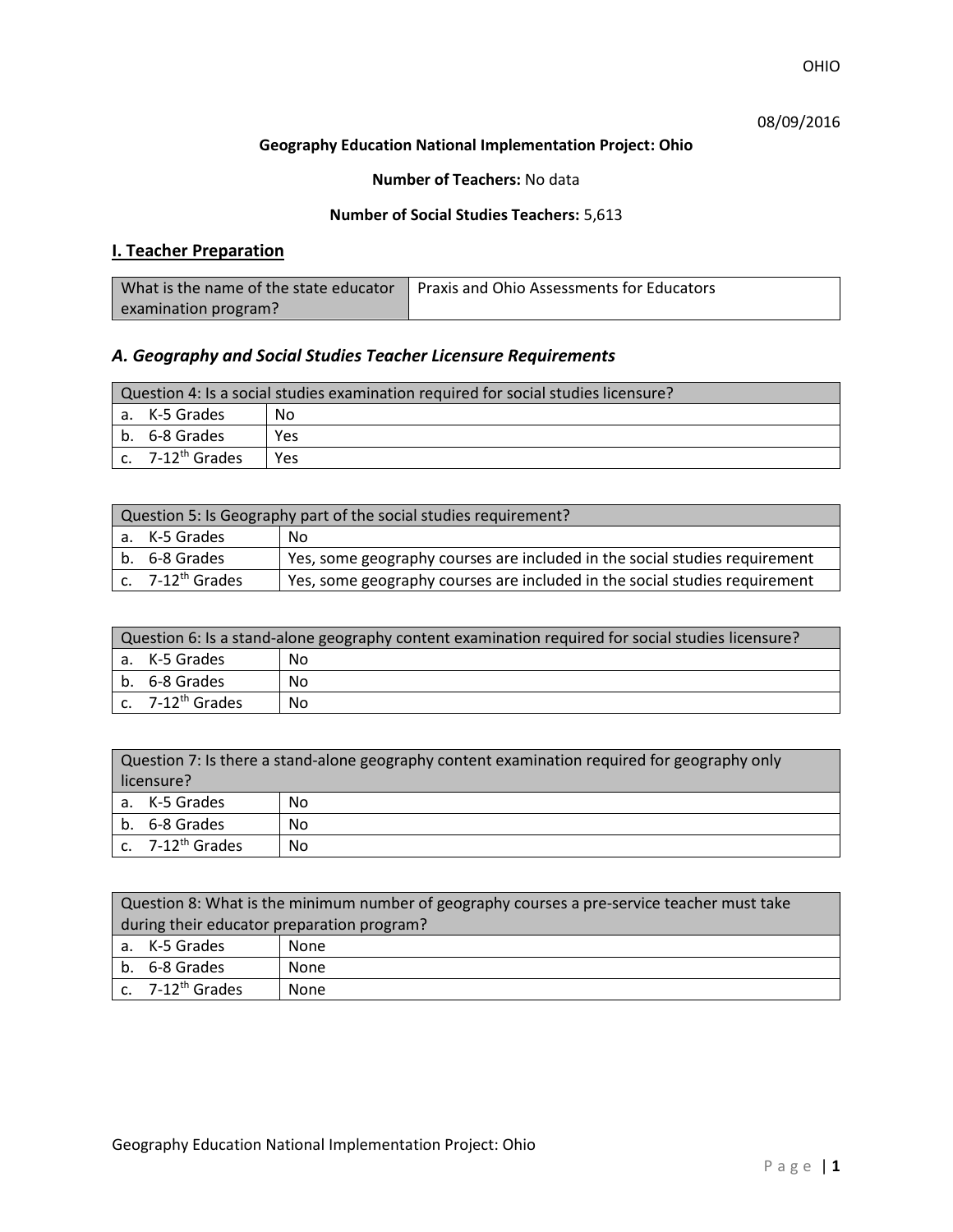| Question 9: Additional information about how | Minimal geography specific preparation, history,     |
|----------------------------------------------|------------------------------------------------------|
| teachers become certified in your state?     | $\vert$ economics and government/civics are the main |
|                                              | focus                                                |

# *B. Professional Development*

| Question 10: Can in service teachers receive<br>certification credit for professional<br>development courses or programs in<br>geography? | Other, colleges, universities or Education Service<br>Centers may offer it. |
|-------------------------------------------------------------------------------------------------------------------------------------------|-----------------------------------------------------------------------------|
| Question 11: Does the state education agency<br>(SEA) provide professional development in<br>geography?                                   | No                                                                          |

# **II. Curriculum**

| Question 15: What is the name of the state<br>standards?              | <b>Ohio's New Learning Standards: Social Studies</b>                       |
|-----------------------------------------------------------------------|----------------------------------------------------------------------------|
| Question 16: How are the state standards<br>presented by grade level? | Grade level (K-8), grade levels are not assigned in<br>high school courses |
| Question 17: When were the standards last<br>revised?                 | 3-6 years                                                                  |
| Question 18: Are there plans for revision to<br>the state standards?  | No timeline                                                                |
| Question 19: Is geography included in the<br>state standards?         | Yes                                                                        |
| Question 20: How are the geography<br>standards organized?            | Geography standards are organized by strand                                |
| Question 21: What framework and/or<br>documents were used?            | Five Themes in Geography                                                   |

### **Question 22: What general topics are included?**

Movement of people, goods and/or ideas; Physical geography (including physical processes, weather & climate, natural resources); Places and/or regions; Mapping (map projections, use of maps)

| Question 23: What is the total number of credit | 20 credit hours |
|-------------------------------------------------|-----------------|
| hours required for high school graduation?      |                 |
| Question 24: What is the total number of social | 3 credit hours  |
| studies credit hours required for high school   |                 |
| graduation?                                     |                 |
| Question 25: What is the total number of        | 0 credit hours  |
| geography credit hours required for high school |                 |
| graduation?                                     |                 |